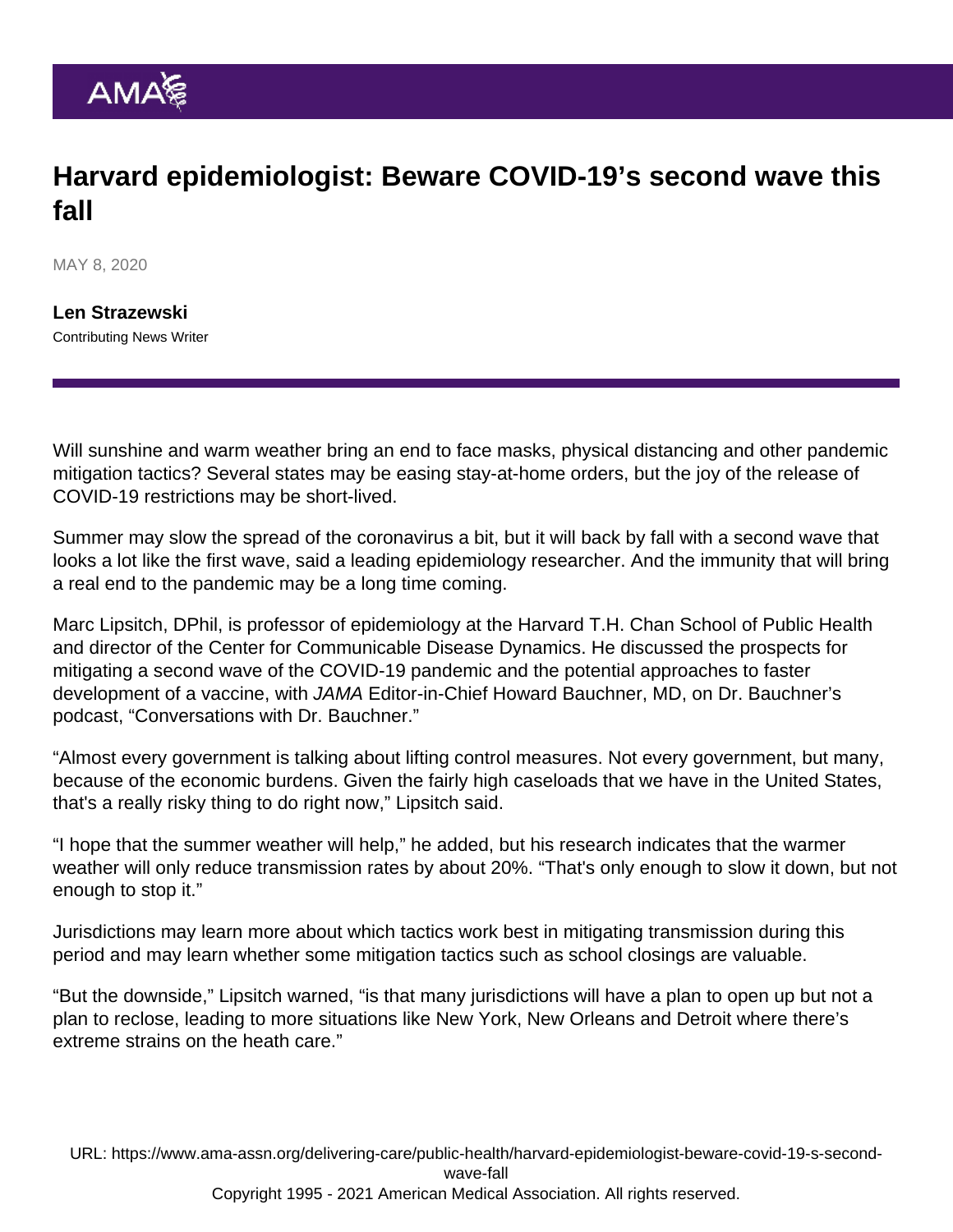Learn more with the AMA about the [four signposts to safely reopen America.](https://www.ama-assn.org/delivering-care/public-health/ama-states-should-follow-4-signposts-safely-reopen-america) Also consult the AMA's new [physician practice guide to reopening](https://www.ama-assn.org/delivering-care/public-health/covid-19-physician-practice-guide-reopening).

Stay up to speed on the fast-moving pandemic with the?[AMA's COVID-19 resource center,](https://www.ama-assn.org/delivering-care/public-health/covid-19-2019-novel-coronavirus-resource-center-physicians) which offers a library of the most up-to-date resources from?[JAMA Network](https://jamanetwork.com/)™, the Centers for Disease Control and Prevention, and the World Health Organization.?Also check out the [JAMA Network](https://jamanetwork.com/journals/jama/pages/coronavirus-alert) [COVID-19 resource center](https://jamanetwork.com/journals/jama/pages/coronavirus-alert).

## Serological studies

Testing will be important, Lipsitch said, and medical researchers need to learn more about infection rates. Preliminary research indicates that rates may vary widely around the country and a real understanding may have to wait until comprehensive serological testing, he explained.

Local leaders will need to understand more about who gets infected before they can make good decisions about openings and staying open. Sociological factors such as poverty and transportation maybe important determinants in understanding infection and serological surveys may help in understanding who gets infected and which intervention and mitigation tactics are most valuable.

## Fall will be difficult

Lipsitch said that despite hopes that summer will bring continued relief from the spread of the virus, "fall will be very much like the spring," and the usual pattern of coronaviruses is likely continue with new transmission peaking in November and cases peaking in December.

"We will have a harder time controlling coronavirus in the fall ... and we will all be very tired of social distancing and other tactics. The hard thing will be to keep enough of it to protect our ICUs and keep the number of cases from flaring up," he said.

Controlling the virus may call for a return to the tactics that have worked in spring and a continued focus on maintaining resources such as personal protective equipment and increasing viral testing.

Lipsitch also pointed to the social stresses of COVID-19 mitigation and said he would put more resources to mitigating the social effects of these countermeasures. In addition to improving testing and medical surveillance, he would put additional resources to "making sure people have enough to eat, making sure education can continue" and mitigating the mental health issues created by the strain of changing lifestyles to fight COVID-19. Learn more with the AMA about [managing mental health](https://www.ama-assn.org/delivering-care/public-health/managing-mental-health-during-covid-19) [during COVID-19](https://www.ama-assn.org/delivering-care/public-health/managing-mental-health-during-covid-19).

URL: [https://www.ama-assn.org/delivering-care/public-health/harvard-epidemiologist-beware-covid-19-s-second](https://www.ama-assn.org/delivering-care/public-health/harvard-epidemiologist-beware-covid-19-s-second-wave-fall)[wave-fall](https://www.ama-assn.org/delivering-care/public-health/harvard-epidemiologist-beware-covid-19-s-second-wave-fall) Copyright 1995 - 2021 American Medical Association. All rights reserved.